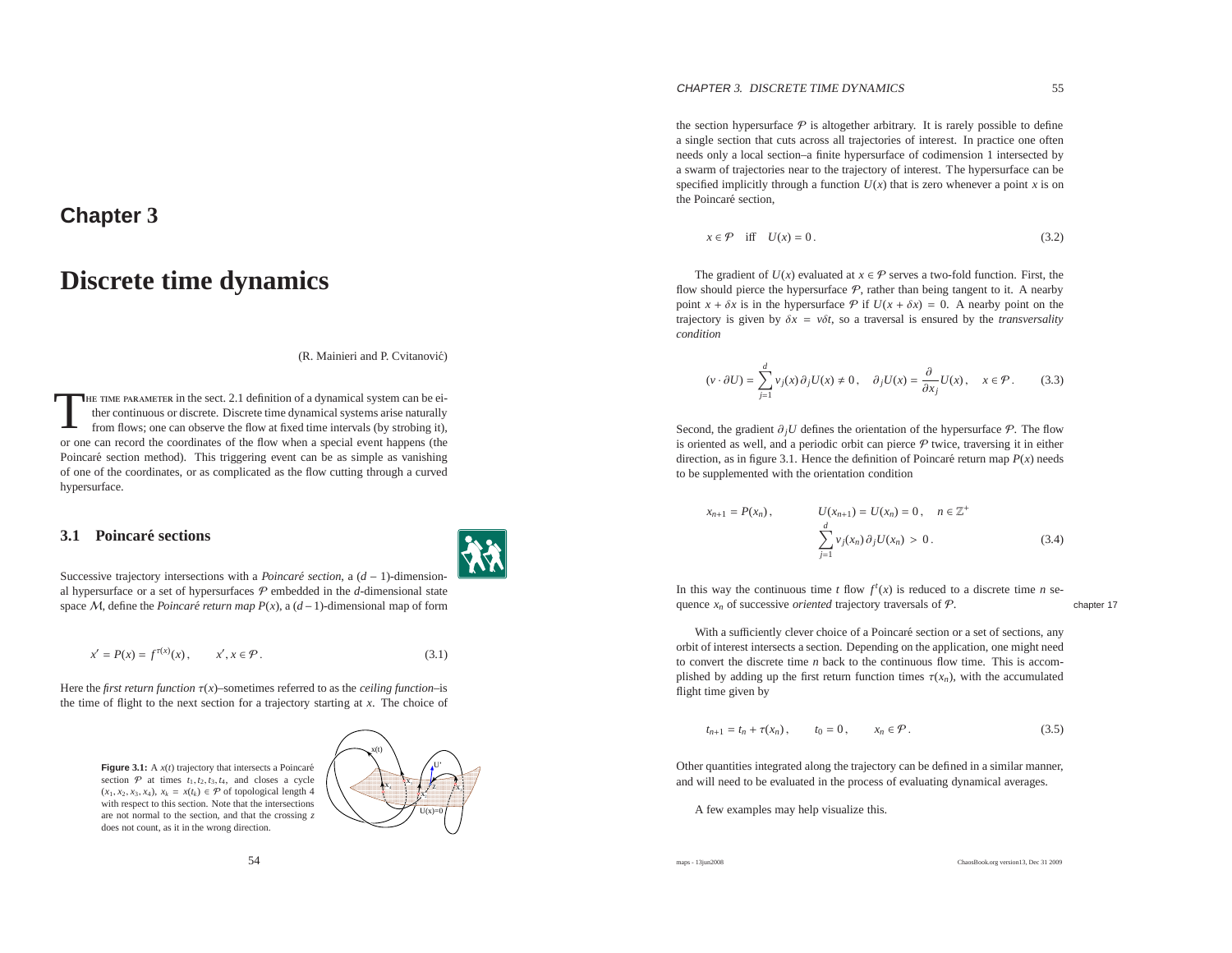

**Figure 3.2:** Some examples of 3-disk cycles: (a) 12123 and 13132 are mapped into each other by the flip across 1 axis. Similarly (b) <sup>123</sup> and <sup>132</sup> are related by flips, and (c) 1213, <sup>1232</sup> and <sup>1323</sup> by rotations. (d) The cycles <sup>121212313</sup> and <sup>121212323</sup> are related by rotation *and* time reversal. These symmetries are discussed in chapter 9. (From ref. [3.1])

**Example 3.1 Hyperplane**  $P$ : The simplest choice of a Poincaré section is a plane P specified by <sup>a</sup> point (located at the tip of the vector *<sup>r</sup>*0) and <sup>a</sup> direction vector *<sup>a</sup>* perpendicular to the plane. A point *<sup>x</sup>* is in this plane if it satisfies the condition

 $U(x) = (x - r_0) \cdot a = 0$ . (3.6)

Consider a circular periodic orbit centered at  $r_0$ , but not lying in  $\mathcal{P}.$  It pierces the hyperplane twice; the  $(v \cdot a) > 0$  traversal orientation condition (3.4) ensures that the first return time is the full period of the cycle. (continued in example 12.1)

The above flat hyperplane is an *ad hoc* construct; one Poincaré section rarely suffices to capture all of the dynamics of interest. A more insightful picture of the dynamics is obtained by partitioning the state space into *<sup>N</sup>* qualitatively distinct regions  $\{M_1, M_2, \ldots, M_N\}$  and constructing a Poincaré section  $\mathcal{P}_s$  per region.<br>The d dimensional flow is thus reduced reduced to composition The *<sup>d</sup>*-dimensional flow is thus reduced reduced to compositionsection 11.1

$$
P_{s_n \leftarrow s_{n-1}} \circ \cdots \circ P_{s_2 \leftarrow s_1} \circ P_{s_1 \leftarrow s_0}
$$

of <sup>a</sup> set of (*d*−1)-dimensional maps

$$
P_{s_{n+1} \leftarrow s_n} : x_n \mapsto x_{n+1}, \qquad s \in \{1, 2, \dots, N\} \tag{3.7}
$$

that map the coordinates of Poincaré section  $\mathcal{P}_{s_n}$  to those of  $\mathcal{P}_{s_{n+1}}$ , the next section traversed by <sup>a</sup> given trajectory.

A *return map*  $P_{s_0}$  from section  $\mathcal{P}_{s_0}$  to itself now has a contribution from any admissible (i.e., there exist trajectories that traverse regions  $M_{s_0} \to M_{s_1} \to \cdots \to$  $M_{s_n} \to M_{s_0}$  in the same temporal sequence) periodic sequence of compositions

$$
P_{s_0 s_1 \cdots s_{n-1}} = P_{s_0 \leftarrow s_{n-1}} \circ \cdots \circ P_{s_2 \leftarrow s_1} \circ P_{s_1 \leftarrow s_0} \tag{3.8}
$$

maps - 13jun2008

ChaosBook.org version13, Dec <sup>31</sup> <sup>2009</sup>



The next example offers an unambiguous set of such Poincaré sections which chapter 11 do double duty, providing us both with an exact representation of dynamics in terms of maps, and with <sup>a</sup> covering symbolic dynamics, <sup>a</sup> subject that will willreturn to in chapter 11.

**Example 3.2 Pinball game, Poincare dissected. ´** <sup>A</sup> phase space orbit is fully specified by its position and momentum at <sup>a</sup> given instant, so no two distinct phase space trajectories can intersect. The configuration space trajectories, however, can and do intersect, in rather unilluminating ways, as e.g. in figure 3.2 (d), and it can be rather hard to perceive the systematics of orbits from their configuration space shapes. The problem is that we are looking at the projections of <sup>a</sup> 4-dimensional state space trajectories onto <sup>a</sup> 2-dimensional configuration subspace. A much clearer picture of thedynamics is obtained by constructing a set of state space Poincaré sections.

Suppose that the pinball has just bounced off disk 1. Depending on its position and outgoing angle, it could proceed to either disk 2 or 3. Not much happens in between the bounces–the ball just travels at constant velocity along <sup>a</sup> straight line–so we can reduce the 4-dimensional flow to <sup>a</sup> 2-dimensional map *<sup>P</sup>*<sup>σ</sup>*k*←σ*<sup>j</sup>* that maps the coordinates (Poincaré section  $\mathcal{P}_1$ ) of the pinball from one disk edge to another. Just after the moment of impact the trajectory is defined by *<sup>s</sup><sup>n</sup>*, the arc-length position of the *<sup>n</sup>*th bounce along the billiard wall, and *<sup>p</sup><sup>n</sup>* <sup>=</sup> *<sup>p</sup>* sin <sup>φ</sup>*<sup>n</sup>* the momentum component parallel to the billiard wall at the point of impact, figure 3.3. These coordinates (due to Birkhoff) are smart, as they conserve the phase space volume. Trajectories originating from onedisk can hit either of the other two disks, or escape without further ado. We label the

maps - 13jun2008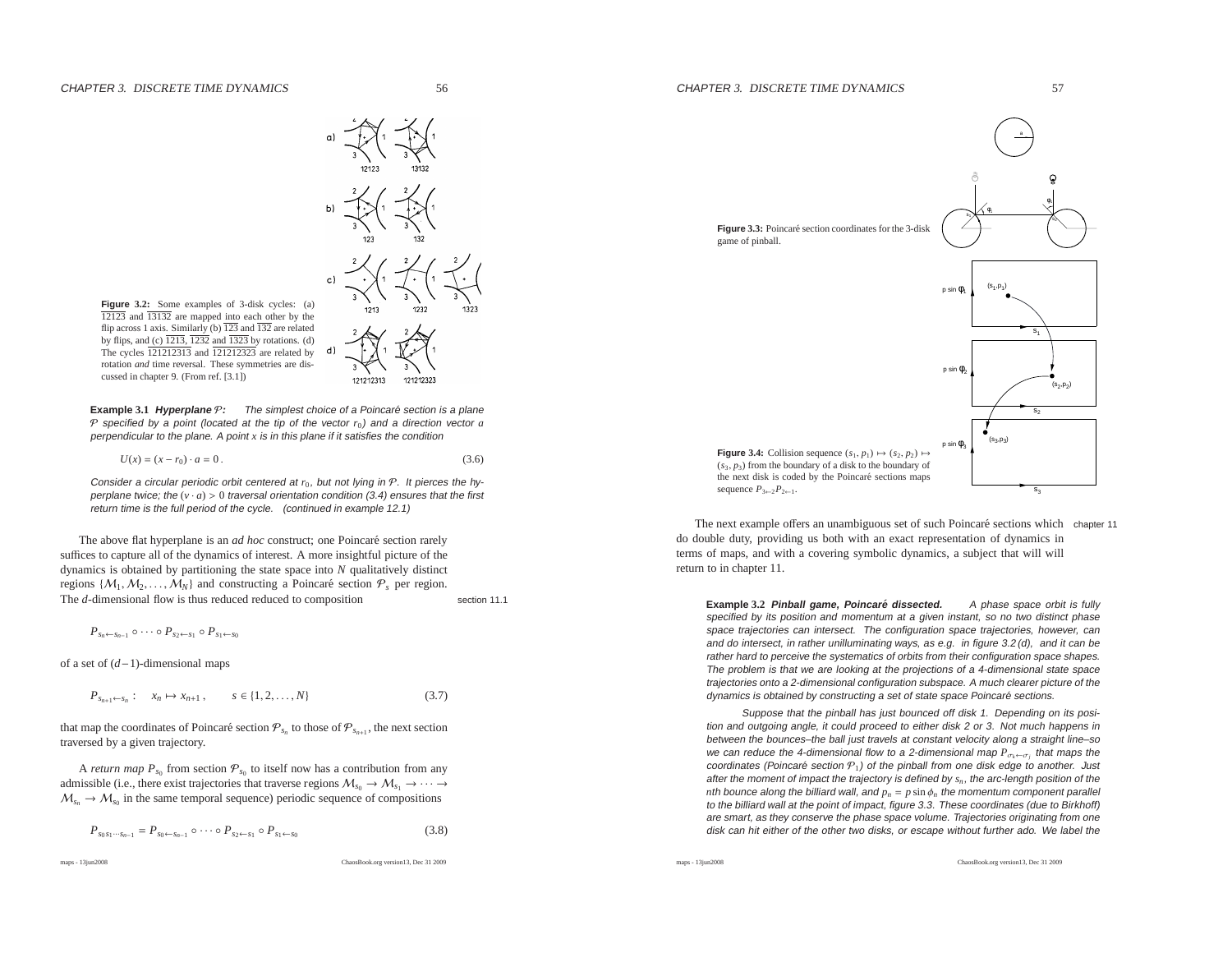58

survivor state space regions  $\mathcal{P}_{12}$ ,  $\mathcal{P}_{13}$ . In terms of the three Poincaré sections, one for  $\mathcal{P}_{12},$   $\mathcal{P}_{13}.$  In terms of the three Poincaré sections, one for each disk, the dynamics is reduced to the set of six maps each disk, the dynamics is reduced to the set of six maps survivor state space regions

$$
P_{\sigma_{n+1} - \sigma_n} : (s_n, p_n) \mapsto (s_{n+1}, p_{n+1}), \quad \sigma \in \{1, 2, 3\}
$$
\n(3.9)

is the symmetry quotiented version of chapter 9 which replaces the above 6 mapstapter 9 is the symmetry quotiented version of chapter 9 which replaces the above 6 map**stapæ**r 9 return map *pair P<sub>0</sub>*, *P<sub>1</sub>*. chapter 8 chapter 8 from the boundary of the disk j to the boundary of the next disk k, figure 3.4. The explicit form of this map is easily written down, see sect. 8, but much more economical explicit form of this map is easily written down, see sect. 8, but much more economical from the boundary of the disk *j* to the boundary of the next disk *k*, figure 3.4. The return map pair  $P_0, P_1$ .

Embedded within  $\mathcal{P}_{12}$ ,  $\mathcal{P}_{13}$  are four strips  $\mathcal{P}_{121}$ ,  $\mathcal{P}_{133}$ ,  $\mathcal{P}_{132}$  of initial conditions that survive two bounces, and so forth. Provided that the disks are sufficiently sep- $\mathcal{P}_{121}$ ,  $\mathcal{P}_{123}$ ,  $\mathcal{P}_{131}$ ,  $\mathcal{P}_{132}$  of initial conditions that survive two bounces, and so forth. Provided that the disks are sufficiently sepσ1σ2σ3 . . . σ*n*. distinct itineraries arated, after *n* bounces the survivors are labeled by 2  $P_{12}$ ,  $P_{13}$  are four strips Embedded within

Billiard dynamics is exceptionally simple - free flight segments, followed by Billiard dynamics is exceptionally simple - free flight segments, followed by specular reflections at boundaries, thus billiard boundaries are the obvious choice as Poincaré sections. What about smooth, continuous time flows, with no obvious specular reflections at boundaries, thus billiard boundaries are the obvious choice as Poincar´e sections. What about smooth, continuous time flows, with no obvious surfaces that would fix the choice of Poincaré sections? surfaces that would fix the choice of Poincaré sections?

−60 *o* (b) 0

Paškauskas)

*o*, (c) 60

*o*, (d) 120

momentum on the vertical axis and position on the horizontal axis. We choose the Poincaré section to be the positive horizontal axis. Now imagine what happens as a Poincar´e section to be the positive horizontal axis. Now imagine what happens as a point traces a trajectory through this phase space. As long as the motion is oscillatory, The phase space of a simple pendulum is 2-dimensional: **Example 3.3 Pendulum:** The phase space of a simple pendulum is 2-dimensional: momentum on the vertical axis and position on the horizontal axis. We choose the point traces a trajectory through this phase space. As long as the motion is oscillatory, in the pendulum all orbits are loops, so any trajectory will periodically intersect the line, in the pendulum all orbits are loops, so any trajectory will periodically intersect the line, that is the Poincaré section, at one point. that is the Poincaré section, at one point. Example 3.3 Pendulum:

plotted in figure 2.4. Now every trajectory is an inward spiral, and the trajectory will intersect the Poincaré section  $y = 0$  at a series of points that get closer and closer to Consider next a pendulum with friction, such as the unforced Duffing system plotted in figure 2.4. Now every trajectory is an inward spiral, and the trajectory will Consider next a pendulum with friction, such as the unforced Duffing system intersect the Poincar´e section *y* = 0 at a series of points that get closer and closer to either of the equilibrium points; the Duffing oscillator at rest. either of the equilibrium points; the Duffing oscillator at rest.

Motion of a pendulum is so simple that you can sketch it yourself on a piece of Motion of a pendulum is so simple that you can sketch it yourself on a piece of paper. The next example offers a better illustration of the utility of visualization ffers a better illustration of the utility of visualization of dynamics by means of Poincaré sections. of dynamics by means of Poincaré sections. paper. The next example o

**Example 3.4 Rössler flow:** (continued from example 2.3) Consider figure 2.6, a<br>typical trajectory of the 3-dimensional Rössler flow (2.17). It wraps around the z axis, so (continued from example 2.3) Consider figure 2.6, a **R¨ossler flow:** (continued from example 2.3) Consider figure 2.6, a a good choice for a Poincaré section is a plane passing through the z axis. A sequence figure 3.5, illustrates the 'stretch & fold' action of the Rössler flow, by assembling these sections into a series of snapshots of the flow. A line segment [A, B], traversing the dose to the x-y plane strongly compressed. In one Poincaré return the [A, B] interval of such Poincaré sections placed radially at increasing angles with respect to the x axis, width of the attractor at  $y = 0$ ,  $x > 0$  section, starts out close to the  $x - y$  plane, and after width of the attractor at *y* = 0, *x* > 0 section, starts out close to the *x*-*y* plane, and after as in one Poincaré return a point C from the interior of the attractor can map onto the typical trajectory of the 3-dimensional R¨ossler flow (2.17). It wraps around the *z* axis, so a good choice for a Poincar´e section is a plane passing through the *z* axis. A sequence of such Poincar´e sections placed radially at increasing angles with respect to the *x* axis, figure 3.5, illustrates the 'stretch & fold' action of the Rössler flow, by assembling these sections into a series of snapshots of the flow. A line segment [*A*, *B*], traversing the  $\rightarrow$  (d), the folded segment returns<br>Poincaré return the LA-RI intensi close to the *x*-*y* plane strongly compressed. In one Poincar´e return the [*A*, *B*] interval is stretched, folded and mapped onto itself, so the flow is expanding. It is also mixing, is stretched, folded and mapped onto itself, so the flow is expanding. It is also mixing, as in one Poincar´e return a point *C* from the interior of the attractor can map onto the outer edge, while the edge point B lands in the interior. outer edge, while the edge point *B* lands in the interior. ↑  $\rightarrow$  (b) followed by the folding (c)  $_{\rm{one}}$ ↑ the stretching (a)

Once a particular Poincaré section is picked, we can also exhibit the return However, (b) and (c) appear multimodal and non-invertible, artifacts of projection of a 2 – dimensional return map  $(R_n, z_n) \rightarrow (R_{n+1}, z_{n+1})$  onto a 1-dimensional subspace  $R_n \rightarrow R_{n+1}$ . (continued in example 3.6) map (3.1), as in figure 3.6. Cases (a) and (d) are examples of nice 1-to-1 return maps. However, (b) and (c) appear multimodal and non-invertible, artifacts of projection of Once a particular Poincar´e section is picked, we can also exhibit the return map (3.1), as in figure 3.6. Cases (a) and (d) are examples of nice 1-to-1 return maps. 2 − *dimensional* return map (*Rn*,*zn*) → (*Rn*+1,*zn*+1) onto a 1-dimensional subspace *Rn* → *Rn*+1. (continued in example 3.6)

ChaosBook.org version13, Dec 31 2009

maps - 13jun2008

maps - 13jun2008 ChaosBook.org version13, Dec 31 2009

59



**Figure 3.6:** Return maps for the  $R_n \to R_{n+1}$  radial distance Poincaré sections of figure 3.5. (R. **Figure 3.6:** Return maps for the *Rn* → *Rn*+1 radial distance Poincaré sections of figure 3.5. (R. Paškauskas)

 $\overline{2}$  $\overline{a}$  $6\quad 8$ 

 $\epsilon$ 

 $\sim$  $\sim$  $2^{4} 6^{8}$ 

 $\subseteq$ 

 $\sim$  $\sim$  $2^{4} 6^{8}$ 



snapshot of the flow than the full flow portrait. For example, while the full flow portrait of the Rössler flow figure 2.6 gives us no sense of the thickness of the The above examples illustrate why a Poincaré section gives a more informative attractor, we see clearly in figure 3.5 Poincaré sections that even though the return map is  $2 - dimensional \rightarrow 2 - dimensional$ , the flow contraction is so strong that The above examples illustrate why a Poincar´e section gives a more informative snapshot of the flow than the full flow portrait. For example, while the full flow portrait of the Rössler flow figure 2.6 gives us no sense of the thickness of the attractor, we see clearly in figure 3.5 Poincaré sections that even though the return → 2 – *dimensional*, the flow contraction is so strong that  $\vdots$  +  $\vdots$  +  $\vdots$  +  $\vdots$  +  $\vdots$  +  $\vdots$  +  $\vdots$  +  $\vdots$  +  $\vdots$  +  $\vdots$  +  $\vdots$  +  $\vdots$  +  $\vdots$  +  $\vdots$  +  $\vdots$  +  $\vdots$  +  $\vdots$  +  $\vdots$  +  $\vdots$  +  $\vdots$  + for all practical purposes it renders the return map 1 - dimensional. for all practical purposes it renders the return map 1 − *dimensional*. map is 2 − *dimensional*

# 3.1.1 What's the best Poincaré section? **3.1.1 What's the best Poincar´e section?**

ional flows where the human visual cortex falls short. It helps to understand why In practice, picking sections is a dark and painful art, especially for high-dimens-In practice, picking sections is a dark and painful art, especially for high-dimensional flows where the human visual cortex falls short. It helps to understand why we need them in the first place. we need them in the first place.

by the symmetry are equivalent, so it would be stupid to keep recomputing them Whenever a system has a continuous symmetry G, any two solutions related *G*, any two solutions related by the symmetry are equivalent, so it would be stupid to keep recomputing them Whenever a system has a continuous symmetry

maps - 13jun2008

ChaosBook.org version13, Dec 31 2009 maps - 13jun2008 ChaosBook.org version13, Dec 31 2009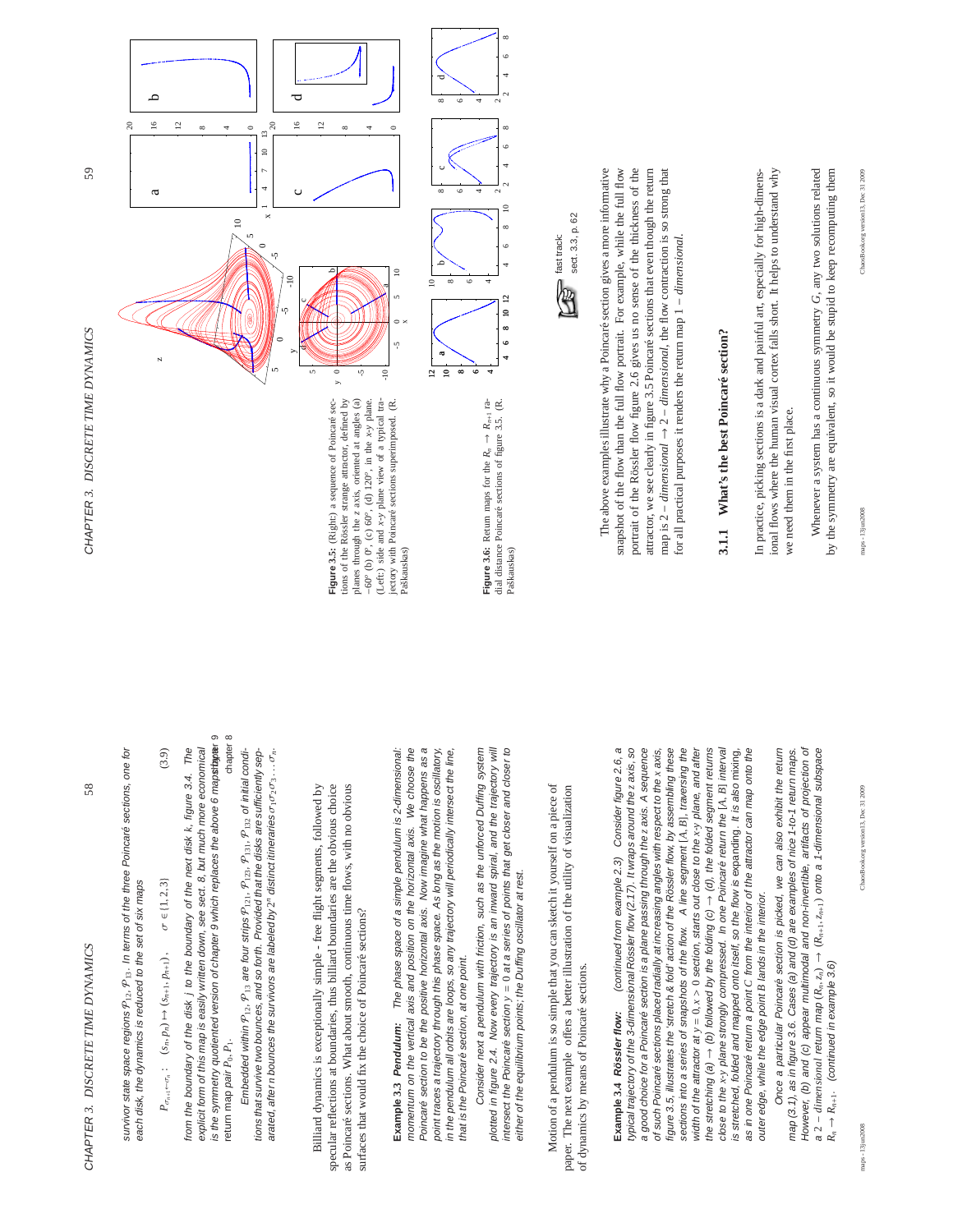over and over. We would rather replace the whole continuous family of solutionsby one.

A smart way to do would be to replace dynamics (M, *f*) by dynamics on the*quotient state space*  $(M/G, \tilde{f})$ . We will discuss this in chapter 9, but in general chapter 9 constructing explicit quotient state space flow  $\tilde{f}$  appears either difficult, or not appreciated enough to generate much readable literature, or perhaps impossible. So one resorts to method of sections.

Time evolution itself is <sup>a</sup> 1-parameter Abelian Lie group, albeit <sup>a</sup> highly nontrivial one (otherwise this book would not be much of <sup>a</sup> doorstop). The invariants of the flow are its infinite-time orbits; particularly useful invariants are compac<sup>t</sup> orbits such as equilibrium points, periodic orbits and tori. For any orbit it sufficesto pick a single state space point  $x \in M_p$ , the rest of the orbit is generated by the flow and its symmetries.

Choice of this one point is utterly arbitrary; in dynamics this is called <sup>a</sup>"Poincaré section," and in theoretical physics this goes by the exceptionally uninformative name of "gauge fixing." The price is that one generates "ghosts," or, in dynamics, increases the dimensionality of the state space by additional constraints (see sect. 13.4). It is <sup>a</sup> commonly deployed but inelegant procedure where symmetry is broken for computational convenience, and restored only at the end ofthe calculation, when all broken pieces are reassembled.

This said, there are <sup>a</sup> few rules of thumb to follow: (a) You can <sup>p</sup>ick as many sections as convenient. (b) For ease of computation, pick linear sections  $(3.6)$  if you can. (c) If equilibria play important role in organizing <sup>a</sup> flow, pick sections that go through them (see example 3.5). (c) If you have <sup>a</sup> <sup>g</sup>lobal discrete chapter <sup>9</sup> or continuous symmetry, pick sections left invariant by the symmetry (see example 9.10). (d) If you are solving <sup>a</sup> local problem, like finding <sup>a</sup> periodic orbit, you do not need <sup>a</sup> global section. Pick <sup>a</sup> section or <sup>a</sup> set of (multi-shooting) sections on the fly, requiring only that they are locally transverse to the flow. (e) If you have another rule of thumb dear to you, let us know.

**Example 3.5 Sections of Lorenz flow:** (continued from example 2.2) The plane P fixed by the *<sup>x</sup>* <sup>=</sup> *<sup>y</sup>* diagonal and the *<sup>z</sup>*-axis depicted in figure 3.7 is <sup>a</sup> natural choice of a Poincaré section of the Lorenz flow of figure 2.5, as it contains all three equilibria,  $x_{EQ_0} = (0, 0, 0)$  and the (2.13) pair  $x_{EQ_1}$ ,  $x_{EQ_2}$ . A section has to be supplemented with the orientation condition (3.4): here points where flow pierces into the section are<br>marked by data marked by dots.

 $x_{EQ_1}$ ,  $x_{EQ_2}$  are centers of out-spirals, and close to them the section to  $EQ_0$ trajectories pass the *<sup>z</sup>*-axis either by crossing the section <sup>P</sup> or staying on the viewer's side. We are free to deploy as many sections as we wish: in order to capture the wholeflow in this neighborhood we add the second Poincaré section,  $P'$ , through the  $y = -x$ diagonal and the *<sup>z</sup>*-axis. Together the two sections, figure 3.7 (b), capture the whole flow near  $EQ_0.$  In contrast to Rössler sections of figure 3.5, these appear very singular. We explain this singularity in example 4.7, and postpone construction of a Poincaré (E. Siminos and J. Halcrow) return map to example 9.10.

ChaosBook.org version13, Dec <sup>31</sup> <sup>2009</sup>

**Figure 3.7:** (a) Lorenz flow figure 2.5 cut by  $y = x$ Poincaré section plane  $P$  through the *z* axis and both *EQ*<sup>1</sup>,<sup>2</sup> equilibria. Points where flow <sup>p</sup>ierces into section are marked by dots. To aid visualization of the flow near the *EQ*<sup>0</sup> equilibrium, the flowis cut by the second Poincaré section,  $P'$ , through *y* = −*x* and the *z* axis. (b) Poincaré sections  $\mathcal{P}$  and  $\mathcal{P}'$  laid side-by-side. The singular nature of these sections close to *EQ*<sup>0</sup> will be elucidated in example 4.7 and figure 11.8 (b). (E. Siminos) $(a)$ 



### **3.2 Constructing <sup>a</sup> Poincare section ´**



For almost any flow of physical interest a Poincaré section is not available in analytic form. We describe now a numerical method for determining a Poincaré section.remark 3.1

Consider the system (2.6) of ordinary differential equations in the vector variable  $x = (x_1, x_2, \dots, x_d)$ 

$$
\frac{dx_i}{dt} = v_i(x, t),\tag{3.10}
$$

where the flow velocity  $v$  is a vector function of the position in state space  $x$  and the time *<sup>t</sup>*. In general, *<sup>v</sup>* cannot be integrated analytically, so we will have to resort to numerical integration to determine the trajectories of the system. Our task is to determine the points at which the numerically integrated trajectory traverses <sup>a</sup> given hypersurface. The hypersurface will be specified implicitly through <sup>a</sup>function  $U(x)$  that is zero whenever a point *x* is on the Poincaré section, such as the hyperplane (3.6).

If we use <sup>a</sup> tiny step size in our numerical integrator, we can observe the value of *<sup>U</sup>* as we integrate; its sign will change as the trajectory crosses the hypersurface. The problem with this method is that we have to use <sup>a</sup> very small integration timestep. In order to land exactly on the Poincaré section one often interpolates the intersection point from the two trajectory points on either side of the hypersurface. However, there is <sup>a</sup> better way.

Let  $t_a$  be the time just before *U* changes sign, and  $t_b$  the time just after it changes sign. The method for landing exactly on the Poincaré section will be to convert one of the space coordinates into an integration variable for the part of thetrajectory between *<sup>t</sup><sup>a</sup>* and *<sup>t</sup>b*. Using

$$
\frac{dx_k}{dx_1}\frac{dx_1}{dt} = \frac{dx_k}{dx_1}v_1(x,t) = v_k(x,t)
$$
\n(3.11)

maps - 13jun2008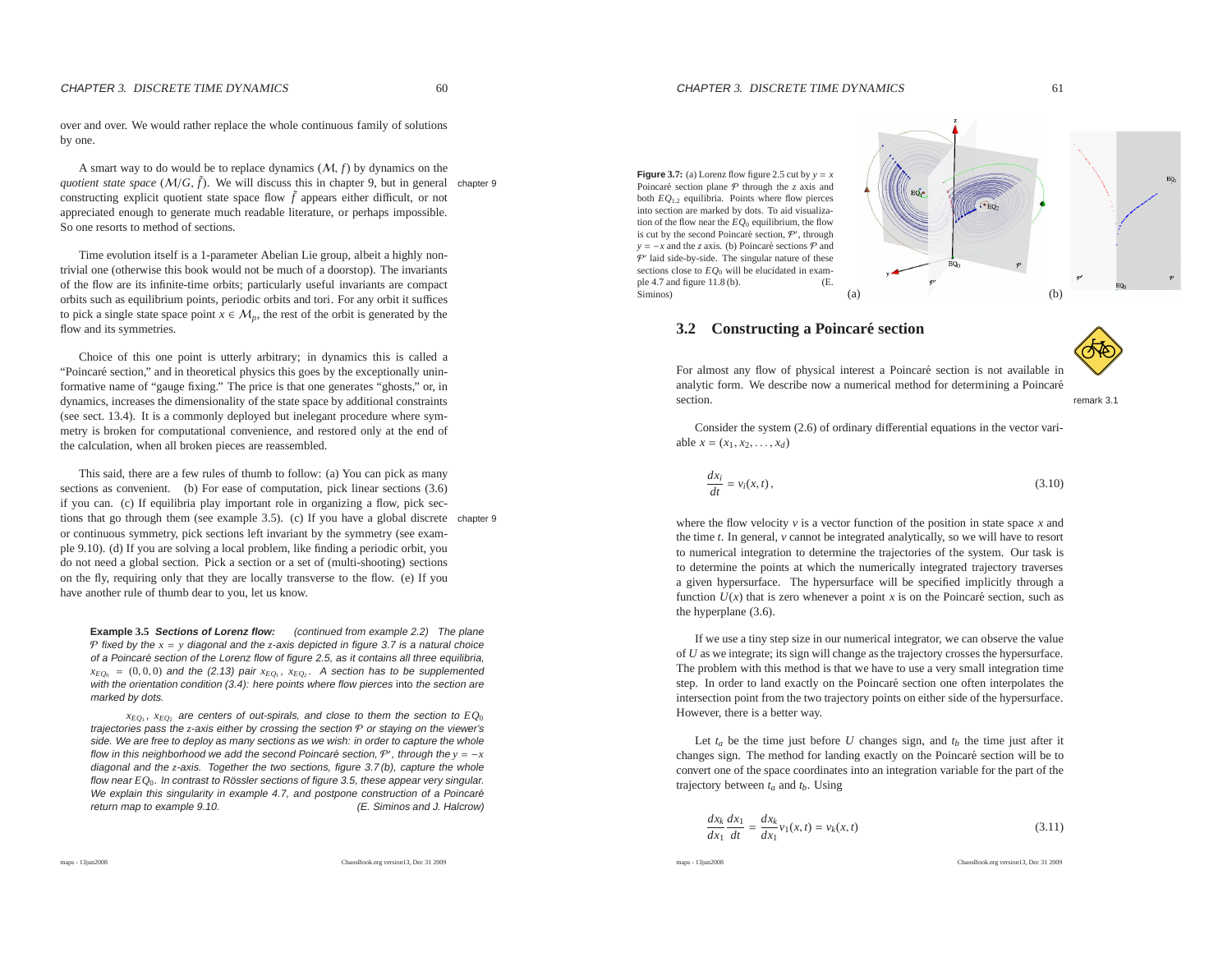we can rewrite the equations of motion (3.10) as

$$
\frac{dt}{dx_1} = \frac{1}{v_1}, \ \cdots, \ \frac{dx_d}{dx_1} = \frac{v_d}{v_1}.
$$
\n(3.12)

Now we use  $x_1$  as the 'time' in the integration routine and integrate it from  $x_1(t_a)$  to the value of  $x_1$  on the hypersurface, determined by the hypersurface intersection condition (3.6). This is the end point of the integration, with no need for any interpolation or backtracking to the surface of section. The *<sup>x</sup>*1–axis need not be perpendicular to the Poincaré section; any  $x_i$  can be chosen as the integration variable, provided the  $x_i$ -axis is not parallel to the Poincaré section at the trajectory intersection point. If the section crossing is transverse  $(3.3)$ ,  $v_1$  cannot vanish in the short segmen<sup>t</sup> bracketed by the integration step preceding the section, and thepoint on the Poincaré section.

**Example 3.6 Computation of Rossler flow Poincar ¨ <sup>e</sup> sections. ´** (continued fromexample 3.4) Poincaré sections of figure 3.5 are defined by the fixing angle  $U(x)$  =  $\theta - \theta_0 = 0$ . Convert Rössler equation (2.17) to cylindrical coordinates:

$$
\dot{r} = v_r = -z\cos\theta + ar\sin^2\theta
$$
\n
$$
\dot{\theta} = v_\theta = 1 + \frac{z}{r}\sin\theta + \frac{a}{2}\sin 2\theta
$$
\n
$$
\dot{z} = v_z = b + z(r\cos\theta - c).
$$
\n(3.13)

In principle one should use the equilibrium *<sup>x</sup>*<sup>+</sup> from (2.18) as the origin, and its eigenvectors as the coordinate frame, but here original coordinates suffice, as for parametervalues (2.17), and  $(x_0, y_0, z_0)$  sufficiently far away from the inner equilibrium,  $\theta$  increases monotonically with time. Integrate

$$
\frac{dr}{d\theta} = v_r/v_\theta, \quad \frac{dt}{d\theta} = 1/v_\theta, \quad \frac{dz}{d\theta} = v_z/v_\theta \tag{3.14}
$$

from  $(r_n, \theta_n, z_n)$  to the next Poincaré section at  $\theta_{n+1}$ , and switch the integration back to  $(r_n, z_n)$  coordinates continued in example 4.1) (*<sup>x</sup>*, *<sup>y</sup>*,*<sup>z</sup>*) coordinates. (continued in example 4.1) (Radford Mitchell, Jr.)

#### **3.3 Maps**

Do it again!—Isabelle, age 3

Though we have motivated discrete time dynamics by considering sections of <sup>a</sup> continuous flow, there are many settings in which dynamics is inherentlydiscrete, and naturally described by repeated iterations of the same map

 $f: M \to M$ ,

maps - 13jun2008

ChaosBook.org version13, Dec <sup>31</sup> <sup>2009</sup>

section 2.1

the contract of the contract of the contract of the contract of the contract of the contract of the contract of and the contract of the contract of the contract of the contract of the contract of the contract of the contract of the contract of the contract of the contract of the contract of the contract of the contract of the contra and the contract of the contract of the contract of the contract of the contract of the contract of the contract of the contract of the contract of the contract of the contract of the contract of the contract of the contra and the contract of the contract of the contract of the contract of the contract of the contract of the contract of **A CONFIDENTIAL CONFIDENTIAL CONFIDENCIAL CONFIDENTIAL CONFIDENTIAL CONFIDENTIAL CONFIDENTIAL CONFIDENTIAL CONFIDENTIAL CONFIDENTIAL CONFIDENTIAL CONFIDENTIAL CONFIDENTIAL CONFIDENTIAL CONFIDENTIAL CONFIDENTIAL CONFIDENTIA Processes and the contract of the contract of the contract of the contract of the contract of the contract of the contract of the contract of the contract of the contract of the contract of the contract of the contract of** se establecen el control de la control de la control de la control de la control de la control de la control d **No considered and considered and considered and considered**  $\lambda$  and  $\lambda$  and  $\lambda$  and  $\lambda$  and  $\lambda$  and  $\lambda$  and  $\lambda$  and  $\lambda$  and  $\lambda$  and  $\lambda$  and  $\lambda$  and  $\lambda$ such as a series of the series of the series of the series of the series of the series of the series of the series of the series of the series of the series of the series of the series of the series of the series of the se <u>in the second contract of the second contract of the second contract of the second contract of the second contract of the second contract of the second contract of the second contract of the second contract of the second </u>  $\sim$   $\sim$   $\sim$   $\sim$   $\sim$   $\sim$  $x_3$ х, x,

**Figure 3.8:** <sup>A</sup> flow *<sup>x</sup>*(*t*) of figure 3.1 represented by <sup>a</sup> Poincaré return map that maps points in the Poincaré section  $P$  as  $x_{n+1} = f(x_n)$ . In this example the orbit of *x*1 is periodic and consists of the four periodic points (*<sup>x</sup>*1, *<sup>x</sup>*2, *<sup>x</sup>*3, *<sup>x</sup>*4).

or sequences of consecutive applications of <sup>a</sup> finite set of maps,

$$
\{f_A, f_B, \dots f_Z\} : \mathcal{M} \to \mathcal{M},\tag{3.15}
$$

for example maps relating different sections among a set of Poincaré sections. The discrete 'time' is then an integer, the number of applications of <sup>a</sup> map. As writing out formulas involving repeated applications of <sup>a</sup> set of maps explicitly can beawkward, we streamline the notation by denoting <sup>a</sup> map composition by '◦'

$$
f_Z(\cdots f_B(f_A(x)))\cdots) = f_Z \circ \cdots f_B \circ f_A(x), \qquad (3.16)
$$

and the *<sup>n</sup>*th iterate of map *f* by

$$
f^{n}(x) = f \circ f^{n-1}(x) = f(f^{n-1}(x)), \qquad f^{0}(x) = x.
$$

The *trajectory* of *<sup>x</sup>* is now the discrete set of points

$$
\left\{x, f(x), f^2(x), \ldots, f^n(x)\right\},\
$$

and the *orbit* of *x* is the subset of all points of *M* that can be reached by iterations<br>of  $f$ . A *periodic point (cycle* point)  $x$ , belonging to a cycle of period *n* is a real of *f*. A *periodic point* (*cycle* point)  $x_k$  belonging to a cycle of period *n* is a real solution of

$$
f^{n}(x_{k}) = f(f(\ldots f(x_{k})\ldots)) = x_{k}, \quad k = 0, 1, 2, \ldots, n - 1.
$$
 (3.17)

For example, the orbit of  $x_1$  in figure 3.8 is the 4-cycle  $(x_1, x_2, x_3, x_4)$ .

The functional form of such Poincaré return maps  $P$  as figure 3.6 can be approximated by tabulating the results of integration of the flow from *<sup>x</sup>* to the first Poincaré section return for many  $x \in \mathcal{P}$ , and constructing a function that interpolates through these points. If we find a good approximation to  $P(x)$ , we can ge<sup>t</sup> rid of numerical integration altogether, by replacing the continuous time trajectory  $f^t(x)$  by iteration of the Poincaré return map  $P(x)$ . Constructing accurate  $P(x)$  for a given flow can be tricky, but we can already learn much from approximate Poincaré return maps. Multinomial approximations

$$
P_k(x) = a_k + \sum_{j=1}^d b_{kj}x_j + \sum_{i,j=1}^d c_{kij}x_ix_j + \dots, \qquad x \in \mathcal{P}
$$
 (3.18)

maps - 13jun2008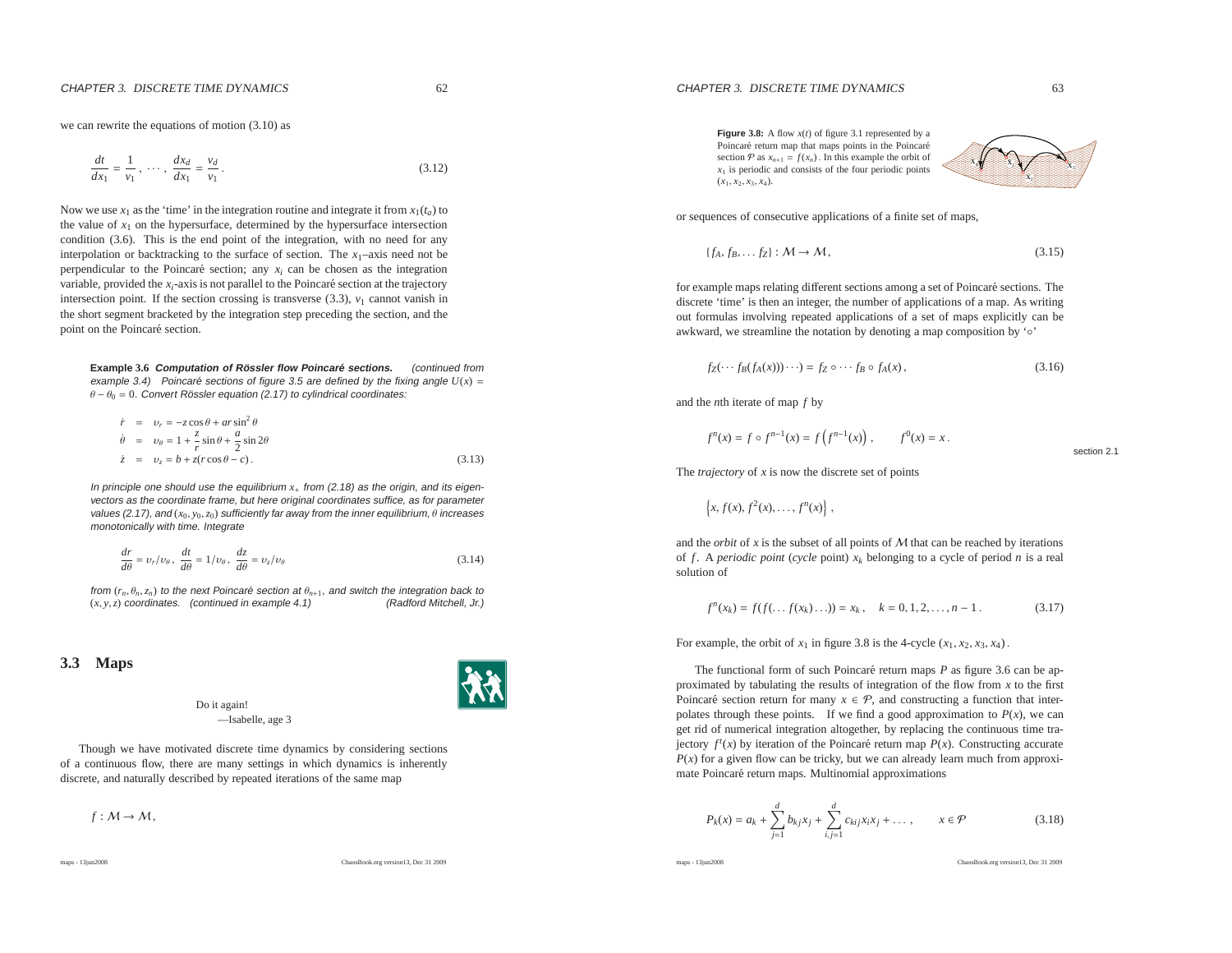| J                      |  |
|------------------------|--|
| 1                      |  |
|                        |  |
|                        |  |
|                        |  |
|                        |  |
|                        |  |
|                        |  |
|                        |  |
|                        |  |
|                        |  |
|                        |  |
|                        |  |
|                        |  |
|                        |  |
|                        |  |
|                        |  |
|                        |  |
|                        |  |
|                        |  |
|                        |  |
| l                      |  |
| l                      |  |
|                        |  |
|                        |  |
| てんしょ こうこうしょう しょうしょうしょう |  |
|                        |  |
|                        |  |
|                        |  |
|                        |  |
|                        |  |
| í                      |  |
|                        |  |
| ij                     |  |
|                        |  |
| í                      |  |
| )                      |  |
| $\frac{1}{2}$          |  |
| ij                     |  |
|                        |  |
| ١                      |  |
| $\ddot{\phantom{0}}$   |  |
|                        |  |
|                        |  |
|                        |  |
|                        |  |
|                        |  |
|                        |  |
|                        |  |
|                        |  |

64



riod 7 cycle of the Henon map (3.19) with  $a = 1.4$ ,<br> $b = 0.3$ . The periodic points in the cycle are connected Figure 3.9: The strange attractor and an unstable pe-**Figure 3.9:** The strange attractor and an unstable period 7 cycle of the Hénon map  $(3.19)$  with  $a = 1.4$ ,  $b = 0.3$ . The periodic points in the cycle are connected to guide the eye. (from K.T. Hansen [3.2]) to guide the eye. (from K.T. Hansen [3.2])

# to Poincaré return maps to Poincaré return maps

$$
\begin{pmatrix}\nX_{1,n+1} \\
X_{2,n+1} \\
 \vdots \\
X_{d,n+1}\n\end{pmatrix} =\n\begin{pmatrix}\nP_1(x_n) \\
P_2(x_n) \\
 \vdots \\
P_d(x_n)\n\end{pmatrix}, \quad x_n, x_{n+1} \in \mathcal{P}
$$

motivate the study of model mappings of the plane, such as the Hénon map. motivate the study of model mappings of the plane, such as the Hénon map.

# The map **Example 3.7 H´enon map:** The map Example 3.7 Hénon map:

 $\overline{c}$ 

$$
x_{n+1} = 1 - ax_n^2 + b y_n
$$
  
\n
$$
y_{n+1} = x_n
$$
 (3.19)

is a nonlinear 2-dimensional map most frequently employed in testing various hunches is a nonlinear 2-dimensional map most frequently employed in testing various hunches about chaotic dynamics. The Hénon map is sometimes written as a 2-step recurrence about chaotic dynamics. The Hénon map is sometimes written as a 2-step recurrence relation

$$
x_{n+1} = 1 - a x_n^2 + b x_{n-1}.
$$
\n(3.20)

An n-step recurrence relation is the discrete-time analogue of an nth order differential An *n*-step recurrence relation is the discrete-time analogue of an *n*th order differential equation, and it can always be replaced by a set of n 1-step recurrence relations. equation, and it can always be replaced by a set of *n* 1-step recurrence relations. The Hénon map is the simplest map that captures the 'stretch & fold' dynamics of return maps such as Rössler's, figure 3.5. It can be obtained by a truncation of a of return maps such as R¨ossler's, figure 3.5. It can be obtained by a truncation of a The Hénon map is the simplest map that captures the 'stretch & fold' dynamics polynomial approximation (3.18) to a Poincaré return map (3.18) to second order. polynomial approximation (3.18) to a Poincaré return map (3.18) to second order.

x<sub>n+1</sub>. As we shall soon see, periodic orbits will be key to understanding the long it and the s.5 *xn*+1. As we shall soon see, periodic orbits will be key to understanding the long-time exercise 3.5 A quick sketch of the long-time dynamics of such a mapping (an example is depicted in figure 3.9), is obtained by picking an arbitrary starting point and iterating (3.19) on a computer. We plot here the dynamics in the  $(x_n, x_{n+1})$  plane, rather than in the  $(x_n, y_n)$  plane, because we think of the Hénon map as a model return map  $x_n \rightarrow$ dynamics, so we also plot a typical periodic orbit of such a system, in this case an unstable period 7 cycle. Numerical determination of such cycles will be explained in A quick sketch of the long-time dynamics of such a mapping (an example is depicted in figure 3.9), is obtained by picking an arbitrary starting point and iterating (3.19) on a computer. We plot here the dynamics in the (*xn*, *xn*+1) plane, rather than in the (*xn*, *yn*) plane, because we think of the H´enon map as a model return map *xn* → dynamics, so we also plot a typical periodic orbit of such a system, in this case an unstable period 7 cycle. Numerical determination of such cycles will be explained in sect. 29.1, and the periodic point labels 0111010, 1110100, ... in sect. 12.2. sect. 29.1, and the periodic point labels 0111010, 1110100, · · · in sect. 12.2.

ChaosBook.org version13, Dec 31 2009 maps - 13jun2008 ChaosBook.org version13, Dec 31 2009

65

Another example frequently employed is the Lozi map, a **Example 3.8 Lozi map:** Another example frequently employed is the Lozi map, a linear, 'tent map' version of the Hénon map (3.19) given by linear, 'tent map' version of the H´enon map (3.19) given by Example 3.8 Lozi map:

$$
x_{n+1} = 1 - a|x_n| + b y_n
$$
  
\n
$$
y_{n+1} = x_n.
$$
 (3.21)

Though not realistic as an approximation to a smooth flow, the Lozi map is a very helpful tool for developing intuition about the topology of a large class of maps of the 'stretch Though not realistic as an approximation to a smooth flow, the Lozi map is a very helpful tool for developing intuition about the topology of a large class of maps of the 'stretch & fold' type. & fold' type.

exercise 3.5 to more thoughtful explorations. As we shall explain in due course, strategies for exercise 3.5 an arbitrary initial point this process might converge to a stable limit cycle, to a to more thoughtful explorations. As we shall explain in due course, strategies for an arbitrary initial point this process might converge to a stable limit cycle, to a What we get by iterating such maps is-at least qualitatively-not unlike what What we get by iterating such maps is–at least qualitatively–not unlike what we get from Poincaré section of flows such as the Rössler flow figure 3.6. For we get from Poincaré section of flows such as the Rössler flow figure 3.6. For strange attractor, to a false attractor (due to roundoff errors), or diverge. In other words, mindless iteration is essentially uncontrollable, and we will need to resort systematic exploration rely on stable/unstable manifolds, periodic points, saddlestrange attractor, to a false attractor (due to roundoff errors), or diverge. In other words, mindless iteration is essentially uncontrollable, and we will need to resort systematic exploration rely on stable/unstable manifolds, periodic points, saddlestraddle methods and so on. straddle methods and so on.

one iteration of the Hénon map (3.19) stretches and folds a region of the  $(x, y)$  plane<br>centered around the origin. The parameter  $a$  controls the amount of stretching, while For sufficiently large value of the stretching paramater a, term  $bx_{n-1}$  in (3.20). In figure 3.9 the parameter  $b$  is rather large,  $b = 0.3$ , so the attractor is rather thick, with the transverse fractal structure clearly visible. For vanishingly small **Example 3.9 Parabola:** For sufficiently large value of the stretching paramater *a*, one iteration of the H´enon map (3.19) stretches and folds a region of the (*x*, *y*) plane centered around the origin. The parameter *a* controls the amount of stretching, while the parameter b controls the thickness of the folded image through the '1-step memory' the parameter *b* controls the thickness of the folded image through the '1-step memory' term *bxn*−1 in (3.20). In figure 3.9 the parameter *b* is rather large, *b* = 0.3, so the attractor is rather thick, with the transverse fractal structure clearly visible. For vanishingly small **b** the Hénon map reduces to the 1-dimensional quadratic map the H´enon map reduces to the 1-dimensional quadratic map Example 3.9 Parabola:

$$
x_{n+1} = 1 - ax_n^2.
$$
\n(3.22)

By setting  $b = 0$  we lose determinism, as on reals the inverse of map (3.22) has two<br> preimages  $(x_{n-1}^*,x_{n-1}^-)$  for most  $x_n$ . If Bourbaki is your native dialect: the Hénon map is injective or many-to-one. Still, this By setting *b* = 0 we lose determinism, as on reals the inverse of map (3.22) has two preimages {*x*+*n*−1, *x*−*n*−1} for most *xn*. If Bourbaki is your native dialect: the H´enon map is injective or one-to-one, but the quadratic map is surjective or many-to-one. Still, this 1-dimensional approximation is very instructive. (continued in example 11.5) 1-dimensional approximation is very instructive. (continued in example 11.5)

appendix H.8 prefer to stick to flows, as that is where the physics is. appendix H.8 As we shall see in sect. 11.3, an understanding of 1-dimensional dynamics is higher-dimensional dynamical systems. For this reason many expositions of the theory of dynamical systems commence with a study of 1-dimensional maps. We As we shall see in sect. 11.3, an understanding of 1-dimensional dynamics is indeed the essential prerequisite to unraveling the qualitative dynamics of many indeed the essential prerequisite to unraveling the qualitative dynamics of many higher-dimensional dynamical systems. For this reason many expositions of the theory of dynamical systems commence with a study of 1-dimensional maps. We prefer to stick to flows, as that is where the physics is.

# **R´esum´e**

it infinitely often, with a finite mean return time. If the orbit is periodic, it retrajectory-what is important is behavior of neighboring trajectories transverse to In recurrent dynamics a trajectory exits a region in state space and then reenters turns after a full period. So, on average, nothing much really happens along the In recurrent dynamics a trajectory exits a region in state space and then reenters it infinitely often, with a finite mean return time. If the orbit is periodic, it returns after a full period. So, on average, nothing much really happens along the trajectory–what is important is behavior of neighboring trajectories transverse to

ChaosBook.org version13, Dec 31 2009

maps - 13jun2008 ChaosBook.org version13, Dec 31 2009

maps - 13jun2008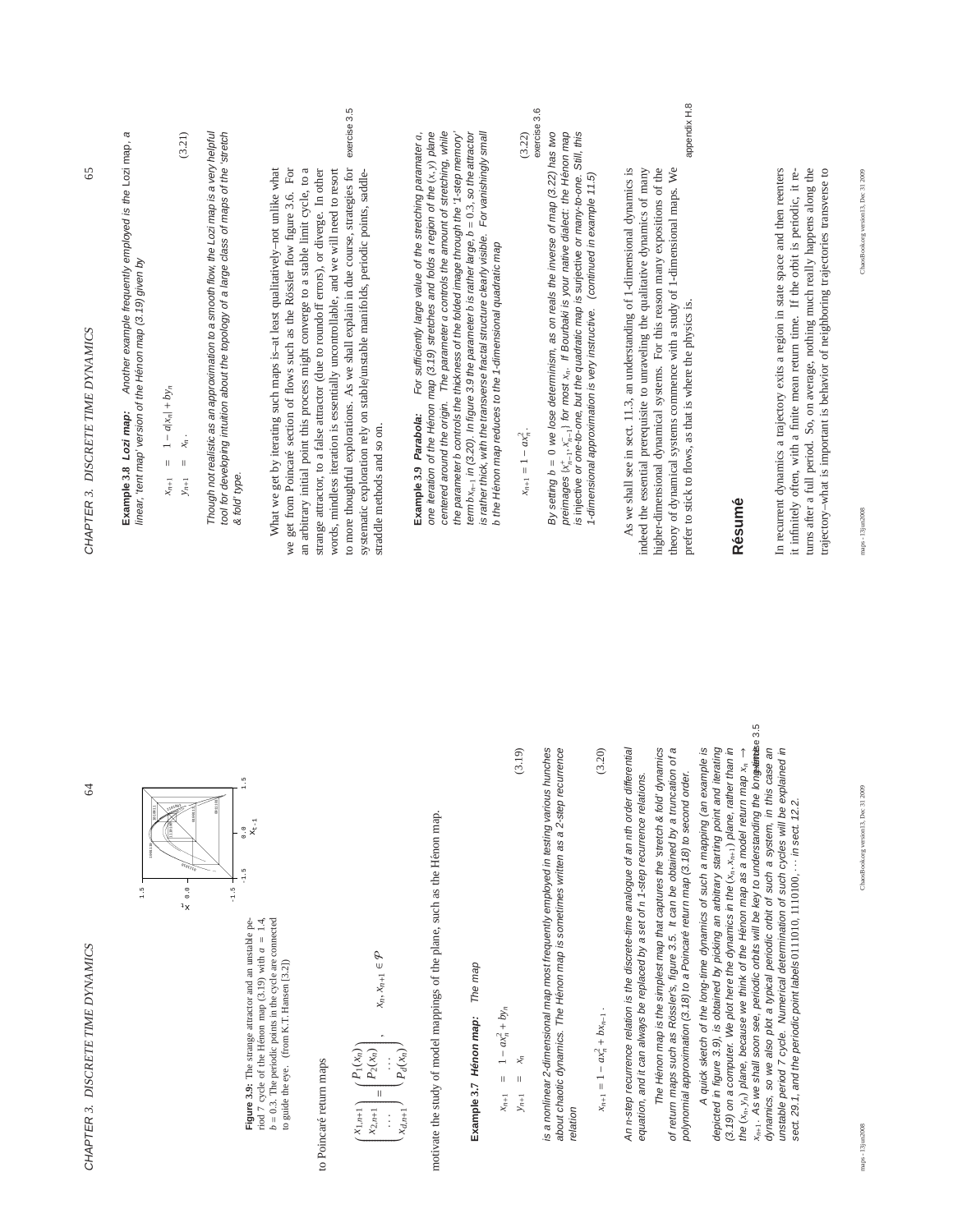the flow. This observation motivates <sup>a</sup> replacement of the continuous time flow byiterative mapping, the Poincaré return map.

The visualization of strange attractors is greatly facilitated by <sup>a</sup> felicitouschoice of Poincaré sections, and the reduction of flows to Poincaré return maps. This observation motivates in turn the study of discrete-time dynamical systemsgenerated by iterations of maps.

A particularly natural application of the Poincaré section method is the reduction of <sup>a</sup> billiard flow to <sup>a</sup> boundary-to-boundary return map, described in chapter 8. As we shall show in chapter 6, further simplification of a Poincaré return chapter 8 map, or any nonlinear map, can be attained through rectifying these maps locally chapter <sup>6</sup> by means of smooth conjugacies.

#### **Commentary**

**Remark 3.1** Determining a Poincaré section. The idea of changing the integration variable from time to one of the coordinates, although simple, avoids the alternative of having to interpolate the numerical solution to determine the intersection. The trick described in sect.  $3.2$  is due to Hénon  $[3.3, 3.4, 3.5]$ .

**Remark 3.2** Hénon, Lozi maps. The Hénon map is of no particular physical import in and of itself–its significance lies in the fact that it is <sup>a</sup> minimal normal form for modeling flows near <sup>a</sup> saddle-node bifurcation, and that it is <sup>a</sup> prototype of the stretching and folding dynamics that leads to deterministic chaos. It is generic in the sense that it can exhibit arbitrarily complicated symbolic dynamics and mixtures of hyperbolic and non– hyperbolic behaviors. Its construction was motivated by the best known early example of'deterministic chaos', the Lorenz equation, see example 2.2 and remark 2.3.

Hénon's and Lorenz's original papers can be found in reprint collections refs. [3.7, 3.8]. They are <sup>a</sup> pleasure to read, and are still the best introduction to the physics motivating such models. The rigorous proof of the existence of Hénon attractor is due to Benedicks and Carleson [3.9]. A detailed description of the dynamics of the Hénon map is given by Mira and coworkers [3.10, 3.11, 3.12], as well as very many other authors.

The Lozi map [3.13] is particularly convenient in investigating the symbolic dynamics of 2 <sup>−</sup> *dimensional* mappings. Both the Lorenz and Lozi systems are uniformly smooth systems with singularities. The existence of the attractor for the Lozi map was proven by M. Misiurewicz [3.14], and the existence of the SRB measure was established by L.-S. Young [3.15]. section 16.1

**Remark 3.3** Grasshoppers vs. butterflies. The 'sensitivity to initial conditions' was discussed by Maxwell, then 30 years later by Poincaré. In weather prediction, the Lorentz' 'Butterfly Effect' started its journey in 1898, as <sup>a</sup> 'Grasshopper Effect' in <sup>a</sup> book review by W. S. Franklin [3.16]. In 1963 Lorenz ascribed <sup>a</sup> 'seagull <sup>e</sup>ffect' to an unnamed meteorologist, and in 1972 he repackaged it as the 'Butterfly Effect'.

### **Exercises**

#### 3.1. **Poincare sections of the R ´ ossler flow. ¨**

(continuation of exercise 2.8) Calculate numerically <sup>a</sup>Poincaré section (or several Poincaré sections) of the Rössler flow. As the Rössler flow state space is 3*D*, the flow maps onto a 2*D* Poincaré section. Do you see that in your numerical results? How good an approximation would <sup>a</sup> replacement of the return map for this section by <sup>a</sup> 1-dimensional map be? More precisely, estimate the thickness of the strange attractor. (continued as exercise 4.4)

(R. Paškauskas)

3.2. **A return Poincare map for the R ´ ossler flow. ¨** (continuation of exercise 3.1) That Poincaré return maps of figure 3.6 appear multimodal and non-invertible is an artifact of projections of <sup>a</sup> 2-dimensional return map $(R_n, z_n) \rightarrow (R_{n+1}, z_{n+1})$  onto a 1-dimensional subspace  $R_n \to R_{n+1}$ .

Construct a genuine  $s_{n+1} = f(s_n)$  return map by parametrazing points on a Poincaré section of the attractor figure 3.5 by <sup>a</sup> Euclidean length *<sup>s</sup>* computed curvilinearly along the attractor section.

This is best done (using methods to be developed in what follows) by <sup>a</sup> continuation of the unstable manifold of the 1-cycle embedded in the strange attractor, figure  $13.2$  (b). (P. Cvitanović)

- 3.3. **Arbitrary Poincare sections. ´** We will generalize theconstruction of Poincaré sections so that they can have any shape, as specified by the equation  $U(x) = 0$ .
	- (a) Start by modifying your integrator so that you can change the coordinates once you ge<sup>t</sup> near thePoincaré section. You can do this easily by writing the equations as

$$
\frac{dx_k}{ds} = \kappa f_k \,,\tag{3.23}
$$

#### with  $dt/ds = \kappa$ , and choosing  $\kappa$  to be 1 or  $1/f_1$ . This allows one to switch between  $t$  and  $x_1$  as the integration 'time.'

(b) Introduce an extra dimension  $x_{n+1}$  into your system and set

 $x_{n+1} = U(x)$ . (3.24)

How can this be used to find a Poincaré section?

#### 3.4. **Classical collinear helium dynamics.**

(continuation of exercise 2.10) Make a Poincaré surface of section by plotting  $(r_1, p_1)$  whenever  $r_2 = 0$ : Note that for  $r_2 = 0$ ,  $p_2$  is already determined by (7.6). Compare your results with figure 6.3 (b).

(Gregor Tanner, Per Rosenqvist)

3.5. **Henon map fixed points. ´** Show that the two fixedpoints  $(x_0, x_0)$ ,  $(x_1, x_1)$  of the Hénon map (3.19) are given by

$$
x_0 = \frac{-(1-b) - \sqrt{(1-b)^2 + 4a}}{2a},
$$
  

$$
x_1 = \frac{-(1-b) + \sqrt{(1-b)^2 + 4a}}{2a}.
$$

- 3.6. **Fixed points of maps.** A continuous function  $F$  is <sup>a</sup> contraction of the unit interval if it maps the intervalinside itself.
	- (a) Use the continuity of *<sup>F</sup>* to show that <sup>a</sup> 1 dimensional contraction  $F$  of the interval  $[0, 1]$  has at least one fixed point.
	- (b) In <sup>a</sup> uniform (hyperbolic) contraction the slope of*F* is always smaller than one,  $|F'| < 1$ . Is the composition of uniform contractions <sup>a</sup> contraction? Isit uniform?

#### **References**

refsMaps - 6mar2009

[3.1] P. Cvitanović, B. Eckhardt, P. E. Rosenqvist, G. Russberg and P. Scherer, "Pinball Scattering," in G. Casati and B. Chirikov, eds., *Quantum Chaos*(Cambridge U. Press, Cambridge 1993).